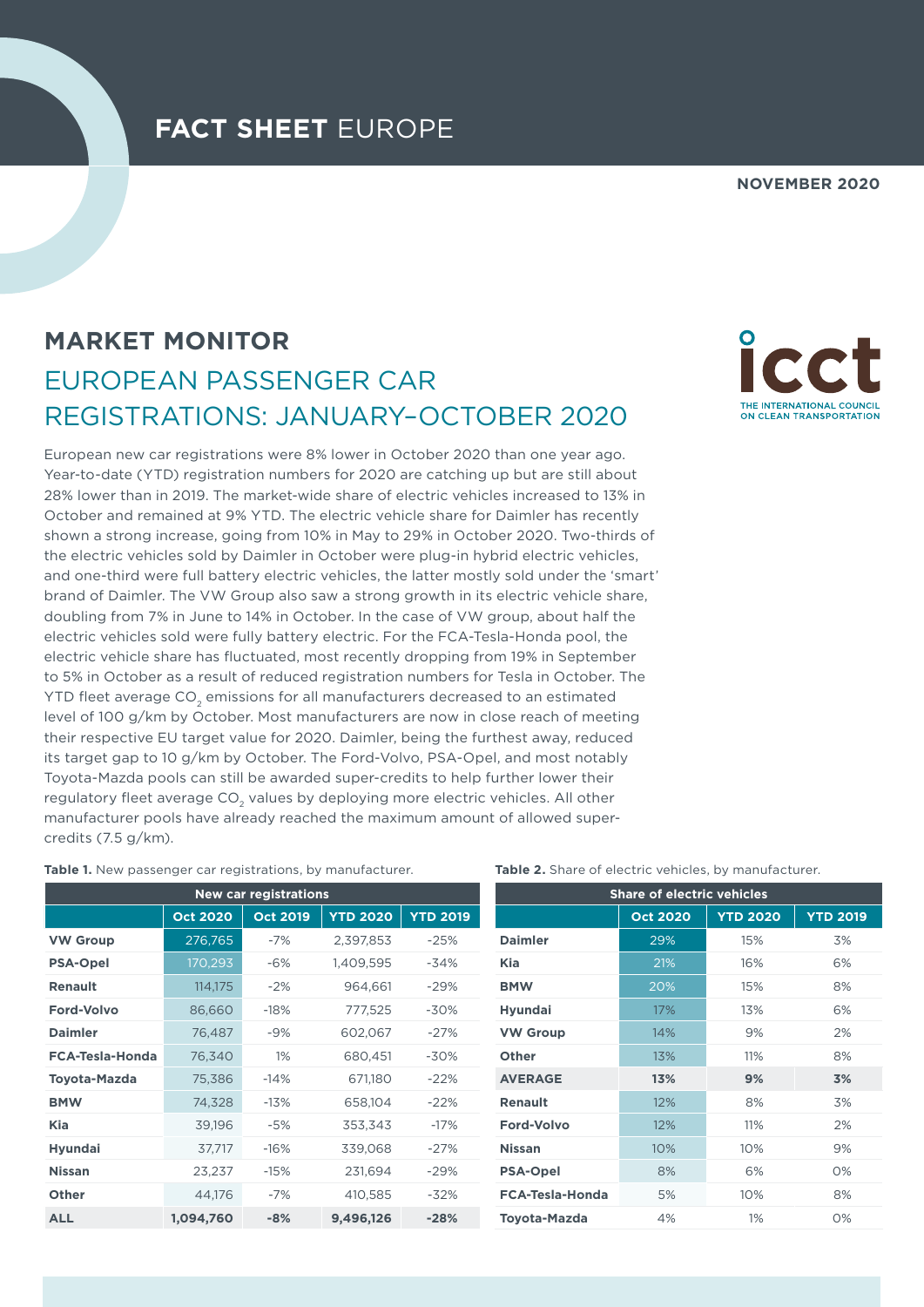| Table 3. New passenger car fleet average CO <sub>2</sub> emission level, by manufacturer. |  |
|-------------------------------------------------------------------------------------------|--|
|-------------------------------------------------------------------------------------------|--|

|                        |               | New car fleet average $CO2$ (in g/km) |             |                 |     |                           |           |             |             |                   |                         |
|------------------------|---------------|---------------------------------------|-------------|-----------------|-----|---------------------------|-----------|-------------|-------------|-------------------|-------------------------|
|                        | <b>Target</b> | <b>Oct 2020</b>                       |             | <b>YTD 2020</b> |     | <b>Compliance credits</b> |           | Status 2020 | Target 2020 | <b>Target gap</b> |                         |
| gap                    | <b>WLTP</b>   | <b>NEDC</b>                           | <b>WLTP</b> | <b>NEDC</b>     | PI  | EC.                       | <b>SC</b> | <b>NEDC</b> | <b>NEDC</b> | <b>NEDC</b>       |                         |
| <b>PSA-Opel</b>        | $-1%$         | 120                                   | 96          | 123             | 99  | 3.0                       | O.1       | 4.9         | 91          | 92                | $-1$                    |
| <b>Renault</b>         | 1%            | 117                                   | 99          | 123             | 104 | 3.0                       | 0.2       | 7.5         | 93          | 92                |                         |
| <b>BMW</b>             | 1%            | 129                                   | 107         | 140             | 115 | 3.0                       | O.9       | 7.5         | 104         | 103               |                         |
| Kia                    | $1\%$         | 114                                   | 100         | 122             | 106 | 3.0                       | O.O       | 7.5         | 96          | 94                | $\overline{2}$          |
| <b>Nissan</b>          | 2%            | 131                                   | 105         | 135             | 108 | 3.0                       | O.1       | 7.5         | 97          | 95                | $\overline{2}$          |
| <b>Hyundai</b>         | 2%            | 113                                   | 99          | 122             | 107 | 3.0                       | O.O       | 7.5         | 96          | 94                | 2                       |
| <b>Toyota-Mazda</b>    | 3%            | 116                                   | 94          | 124             | 101 | 3.0                       | O.1       | 0.9         | 97          | 95                | $\overline{2}$          |
| <b>AVERAGE</b>         | 4%            | 125                                   | 104         | 133             | 110 | 3.0                       | 0.2       | 6.5         | 100         | 96                | $\overline{\mathbf{4}}$ |
| <b>Ford-Volvo</b>      | 4%            | 133                                   | 112         | 136             | 114 | 3.0                       | O.1       | 5.8         | 105         | 101               | $\overline{4}$          |
| <b>VW Group</b>        | 7%            | 131                                   | 108         | 140             | 115 | 3.0                       | O.O       | 7.5         | 105         | 97                | 8                       |
| <b>FCA-Tesla-Honda</b> | 8%            | 134                                   | 113         | 134             | 113 | 3.0                       | O.1       | 7.5         | 102         | 94                | 8                       |
| <b>Daimler</b>         | 10%           | 126                                   | 107         | 146             | 123 | 3.0                       | 0.7       | 7.5         | 112         | 102               | 10                      |

*Notes: PI = phase-in, EC = eco-innovations, SC = super-credits; all CO<sub>2</sub> values are estimates, see methodology section.* 

The YTD share of electric vehicles was the highest in Norway (72%), with two-thirds of those being battery electric vehicles. Iceland (43%), Sweden (29%), Finland (17%), the Netherlands (17%), Denmark (13%), Portugal (11%), Germany (11%), and France (10%) also currently have electric vehicle registration shares above the European average of 9%. In Germany, the monthly market share of electric vehicles reached another all-time high in October, with 18% of all new cars being electric.



**Figure 1.** Share of electric vehicles, by country, including information on market size (cumulative car registrations).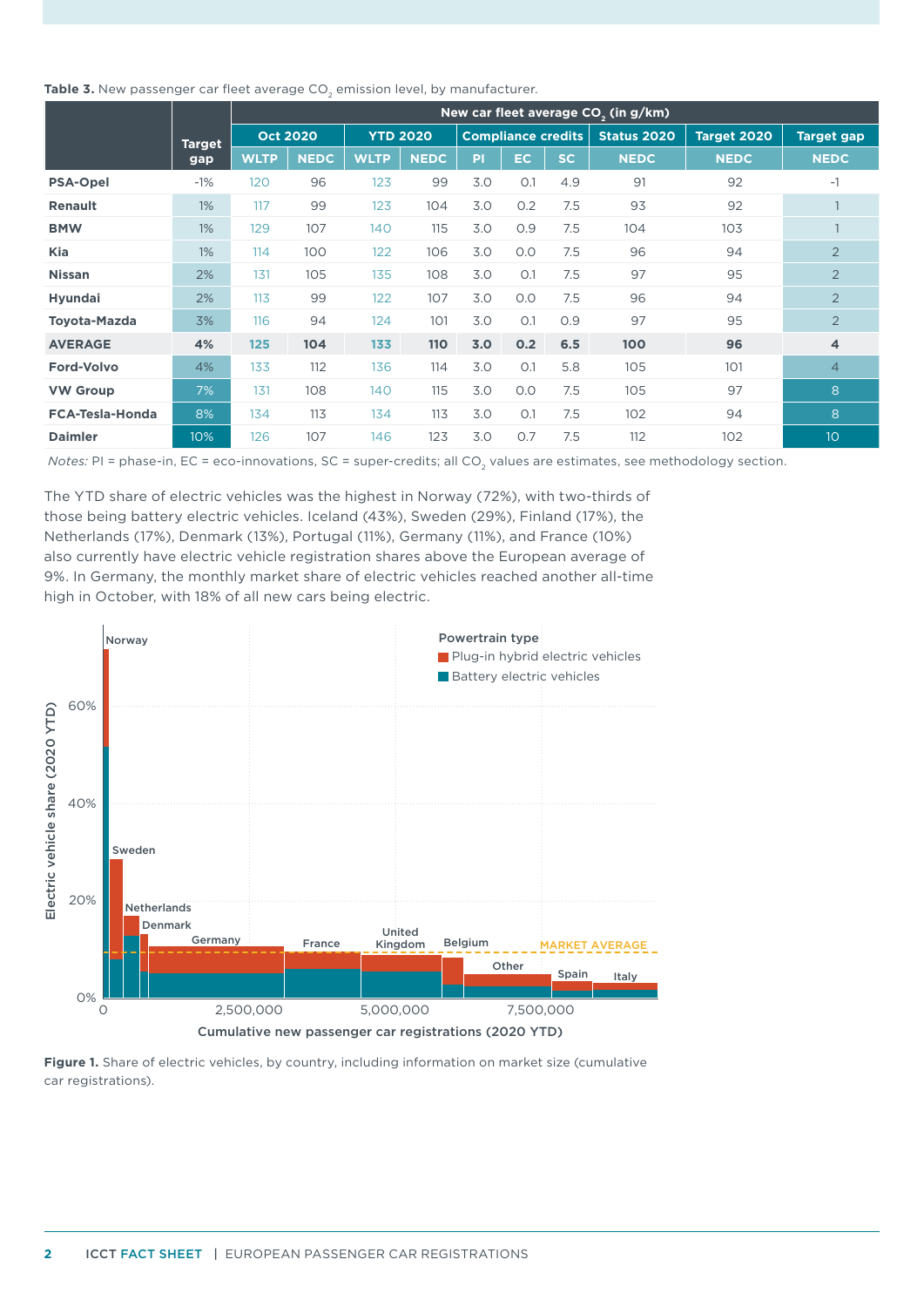#### Table 4. New passenger car registrations, by country.

| <b>New car registrations</b> |                 |                 |                 |                 |  |  |  |
|------------------------------|-----------------|-----------------|-----------------|-----------------|--|--|--|
|                              | <b>Oct 2020</b> | <b>Oct 2019</b> | <b>YTD 2020</b> | <b>YTD 2019</b> |  |  |  |
| Germany                      | 274,303         | $-4%$           | 2,316,134       | $-23%$          |  |  |  |
| <b>France</b>                | 170,663         | $-10%$          | 1,315,756       | $-28%$          |  |  |  |
| <b>Italy</b>                 | 157,015         | $O\%$           | 1,125,575       | $-31%$          |  |  |  |
| <b>United Kingdom</b>        | 140,945         | $-2%$           | 1,384,601       | $-31%$          |  |  |  |
| <b>Spain</b>                 | 78,514          | $-21%$          | 704.612         | $-37%$          |  |  |  |
| <b>Poland</b>                | 40,072          | $-15%$          | 335,235         | $-27%$          |  |  |  |
| <b>Belgium</b>               | 39,084          | $-9%$           | 377,373         | $-22%$          |  |  |  |
| <b>Netherlands</b>           | 31,988          | $-5%$           | 280,213         | $-23%$          |  |  |  |
| <b>Sweden</b>                | 28,145          | $-5%$           | 232,215         | $-17%$          |  |  |  |
| <b>Austria</b>               | 24,546          | $-3%$           | 207,495         | $-27%$          |  |  |  |
| Other                        | 109,485         | $-22%$          | 1,216,917       | $-25%$          |  |  |  |
| <b>ALL</b>                   | 1,094,760       | $-8%$           | 9,496,126       | $-28%$          |  |  |  |

#### Table 5. Share of electric vehicles by country.

| <b>Share of electric vehicles</b> |                 |                 |                 |  |  |  |
|-----------------------------------|-----------------|-----------------|-----------------|--|--|--|
|                                   | <b>Oct 2020</b> | <b>YTD 2020</b> | <b>YTD 2019</b> |  |  |  |
| Sweden                            | 36%             | 29%             | 11%             |  |  |  |
| <b>Netherlands</b>                | 28%             | 17%             | 10%             |  |  |  |
| Germany                           | 18%             | 11%             | 3%              |  |  |  |
| Other                             | 16%             | 13%             | 6%              |  |  |  |
| <b>Belgium</b>                    | 14%             | 9%              | 3%              |  |  |  |
| <b>AVERAGE</b>                    | 13%             | 9%              | 3%              |  |  |  |
| <b>United Kingdom</b>             | 12%             | 9%              | 3%              |  |  |  |
| <b>France</b>                     | 12%             | 10%             | 3%              |  |  |  |
| <b>Austria</b>                    | 11%             | 8%              | 3%              |  |  |  |
| <b>Spain</b>                      | 6%              | 4%              | $1\%$           |  |  |  |
| <b>Italy</b>                      | 4%              | 3%              | $1\%$           |  |  |  |
| <b>Poland</b>                     | 3%              | 2%              | 0%              |  |  |  |

In Austria, a COVID-19 recovery program of the government increased purchase incentives for battery electric vehicles from €3,000 to €5,000 and from €1,500 to €2,500 for plug-in hybrid electric vehicles. The revised purchase incentives were introduced in July and will remain in place until end of 2020. Especially in September and October, the electric vehicle market share in Austria increased notably, going from about 7% in mid-2020 to 11% most recently.